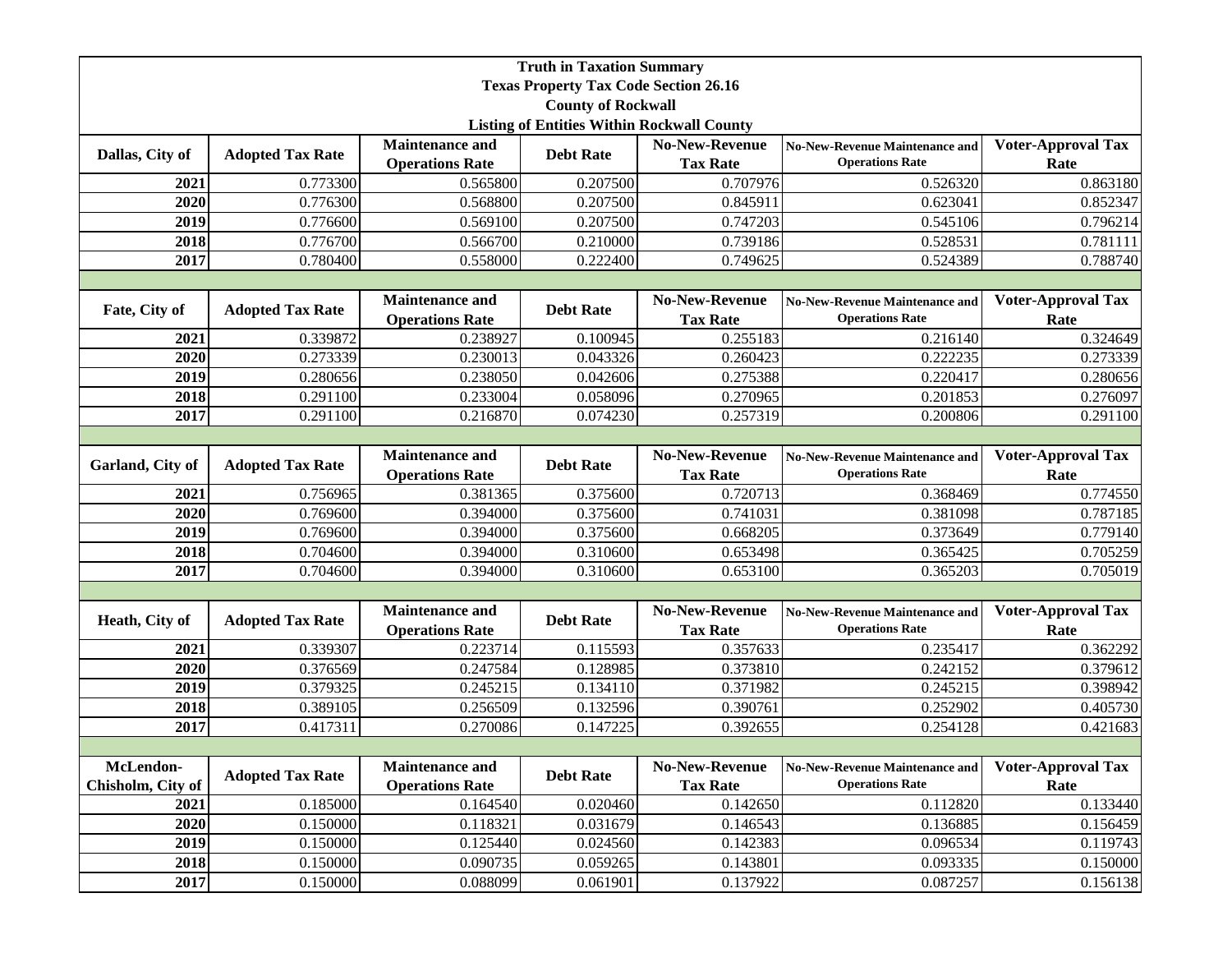| Rockwall, City of   | <b>Adopted Tax Rate</b> | <b>Maintenance and</b><br><b>Operations Rate</b> | <b>Debt Rate</b> | <b>No-New-Revenue</b><br><b>Tax Rate</b> | <b>No-New-Revenue Maintenance and</b><br><b>Operations Rate</b> | <b>Voter-Approval Tax</b><br>Rate |  |
|---------------------|-------------------------|--------------------------------------------------|------------------|------------------------------------------|-----------------------------------------------------------------|-----------------------------------|--|
| 2021                | 0.350000                | 0.205416                                         | 0.144584         | 0.353383                                 | 0.203340                                                        | 0.369163                          |  |
| 2020                | 0.370000                | 0.215400                                         | 0.154600         | 0.373213                                 | 0.319331                                                        | 0.373818                          |  |
| 2019                | 0.387900                | 0.219500                                         | 0.168400         | 0.387990                                 | 0.319489                                                        | 0.408528                          |  |
| 2018                | 0.402100                | 0.222900                                         | 0.179200         | 0.402197                                 | 0.347950                                                        | 0.438897                          |  |
| 2017                | 0.423600                | 0.245400                                         | 0.178200         | 0.423671                                 | 0.330393                                                        | 0.423729                          |  |
|                     |                         |                                                  |                  |                                          |                                                                 |                                   |  |
| Rowlett, City of    | <b>Adopted Tax Rate</b> | <b>Maintenance and</b><br><b>Operations Rate</b> | <b>Debt Rate</b> | <b>No-New-Revenue</b><br><b>Tax Rate</b> | <b>No-New-Revenue Maintenance and</b><br><b>Operations Rate</b> | <b>Voter-Approval Tax</b><br>Rate |  |
| 2021                | 0.745000                | 0.538539                                         | 0.206461         | 0.741816                                 | 0.523400                                                        | 0.792537                          |  |
| 2020                | 0.745000                | 0.524691                                         | 0.220309         | 0.787935                                 | 0.560298                                                        | 0.838653                          |  |
| 2019                | 0.757173                | 0.537563                                         | 0.219610         | 0.719138                                 | 0.504455                                                        | 0.764420                          |  |
| 2018                | 0.757173                | 0.531131                                         | 0.226042         | 0.713736                                 | 0.487694                                                        | 0.772731                          |  |
| 2017                | 0.777173                | 0.551190                                         | 0.225983         | 0.735052                                 | 0.509069                                                        | 0.781936                          |  |
|                     |                         |                                                  |                  |                                          |                                                                 |                                   |  |
| Royse City, City of | <b>Adopted Tax Rate</b> | <b>Maintenance and</b><br><b>Operations Rate</b> | <b>Debt Rate</b> | <b>No-New-Revenue</b><br><b>Tax Rate</b> | <b>No-New-Revenue Maintenance and</b><br><b>Operations Rate</b> | <b>Voter-Approval Tax</b><br>Rate |  |
| 2021                | 0.621500                | 0.406000                                         | 0.215500         | 0.560226                                 | 0.396017                                                        | 0.621938                          |  |
| 2020                | 0.621500                | 0.438000                                         | 0.183500         | 0.602512                                 | 0.524503                                                        | 0.624674                          |  |
| 2019                | 0.621500                | 0.443500                                         | 0.178000         | 0.577711                                 | 0.507772                                                        | 0.633528                          |  |
| 2018                | 0.621500                | 0.450500                                         | 0.171000         | 0.565835                                 | 0.501134                                                        | 0.623576                          |  |
| 2017                | 0.621500                | 0.454000                                         | 0.167500         | 0.621561                                 | 0.510281                                                        | 0.625872                          |  |
|                     |                         |                                                  |                  |                                          |                                                                 |                                   |  |
| Wylie, City of      | <b>Adopted Tax Rate</b> | <b>Maintenance and</b><br><b>Operations Rate</b> | <b>Debt Rate</b> | <b>No-New-Revenue</b><br><b>Tax Rate</b> | <b>No-New-Revenue Maintenance and</b><br><b>Operations Rate</b> | <b>Voter-Approval Tax</b><br>Rate |  |
| 2021                | 0.643751                | 0.491864                                         | 0.151887         | 0.643751                                 | 0.491284                                                        | 0.678567                          |  |
| 2020                | 0.671979                | 0.512180                                         | 0.159799         | 0.681979                                 | 0.512447                                                        | 0.690181                          |  |
| 2019                | 0.688454                | 0.516225                                         | 0.172229         | 0.688454                                 | 0.510476                                                        | 0.723543                          |  |
| 2018                | 0.725848                | 0.538206                                         | 0.187642         | 0.725848                                 | 0.539308                                                        | 0.770094                          |  |
| 2017                | 0.781000                | 0.580307                                         | 0.200693         | 0.781014                                 | 0.573471                                                        | 0.820041                          |  |
|                     |                         |                                                  |                  |                                          |                                                                 |                                   |  |
| <b>Rockwall ISD</b> | <b>Adopted Tax Rate</b> | <b>Maintenance and</b><br><b>Operations Rate</b> | <b>Debt Rate</b> | No-New-Revenue<br><b>Tax Rate</b>        | <b>No-New-Revenue Maintenance and</b><br><b>Operations Rate</b> | <b>Voter-Approval Tax</b><br>Rate |  |
| 2021                | 1.273600                | 0.903600                                         | 0.370000         | 1.274000                                 | N/A                                                             | 1.294500                          |  |
| 2020                | 1.310000                | 0.940000                                         | 0.370000         | 1.047370                                 | N/A                                                             | 1.310000                          |  |
| 2019                | 1.350000                | 0.970000                                         | 0.380000         | 1.486660                                 | N/A                                                             | 1.360000                          |  |
| 2018                | 1.430000                | 1.040000                                         | 0.390000         | 1.636320                                 | N/A                                                             | 1.440000                          |  |
| 2017                | 1.440000                | 1.040000                                         | 0.400000         | 1.361521                                 | N/A                                                             | 1.452896                          |  |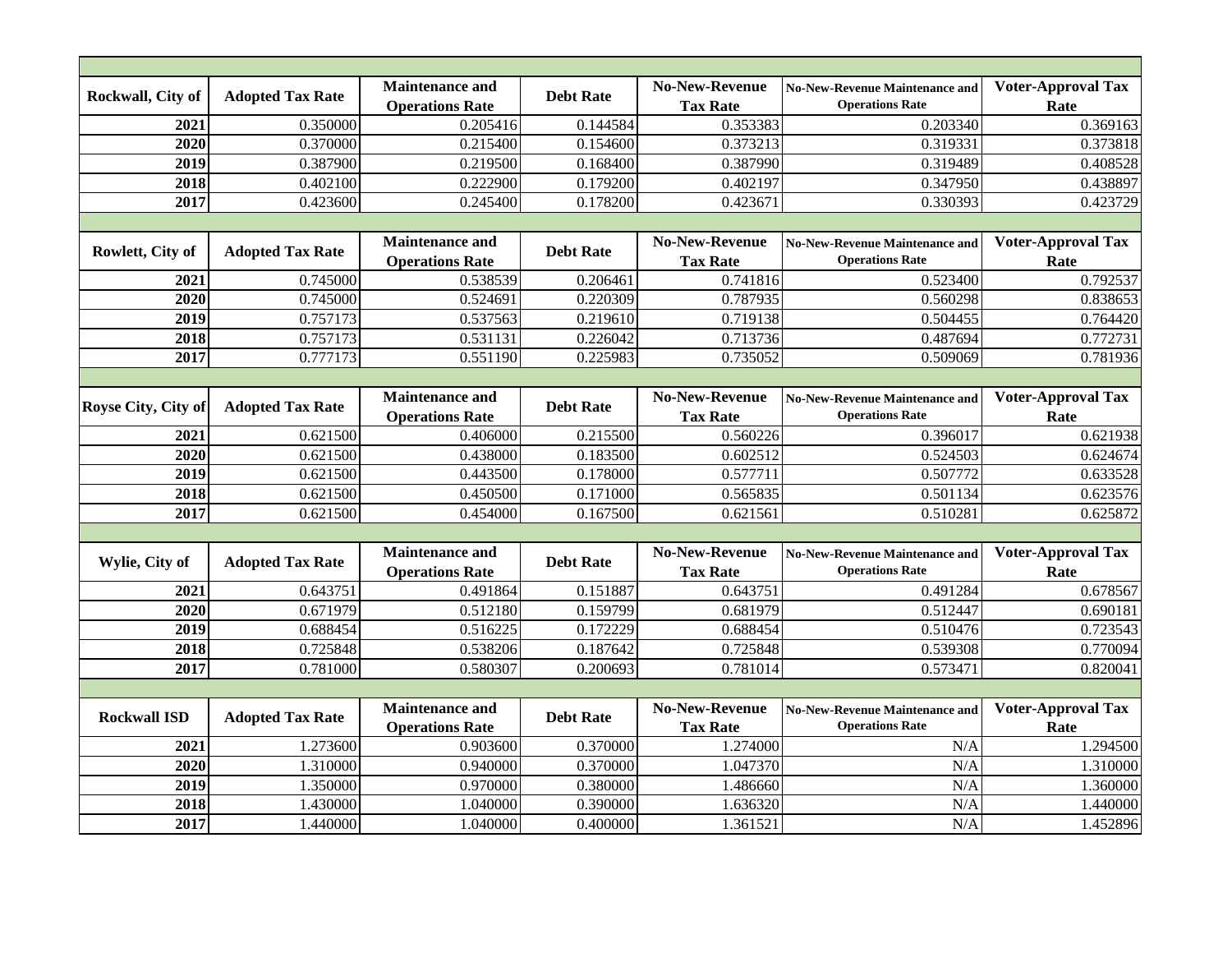| <b>Royse City ISD</b> | <b>Adopted Tax Rate</b> | <b>Maintenance and</b><br><b>Operations Rate</b> | <b>Debt Rate</b> | <b>No-New-Revenue</b><br><b>Tax Rate</b> | <b>No-New-Revenue Maintenance and</b><br><b>Operations Rate</b> | <b>Voter-Approval Tax</b><br>Rate |
|-----------------------|-------------------------|--------------------------------------------------|------------------|------------------------------------------|-----------------------------------------------------------------|-----------------------------------|
| 2021                  | 1.460300                | 0.960300                                         | 0.500000         | 1.249500                                 | N/A                                                             | 1.486700                          |
| 2020                  | 1.464800                | 0.964800                                         | 0.500000         | 0.978700                                 | N/A                                                             | 1.464800                          |
| 2019                  | 1.568350                | 1.068350                                         | 0.500000         | 1.485440                                 | N/A                                                             | 1.568350                          |
| 2018                  | 1.670000                | 1.170000                                         | 0.500000         | 1.778280                                 | N/A                                                             | 1.670000                          |
| 2017                  | 1.670000                | 1.170000                                         | 0.500000         | 1.661320                                 | N/A                                                             | 1.670000                          |
|                       |                         |                                                  |                  |                                          |                                                                 |                                   |
| MUD <sub>1</sub>      | <b>Adopted Tax Rate</b> | <b>Maintenance and</b><br><b>Operations Rate</b> | <b>Debt Rate</b> | <b>No-New-Revenue</b><br><b>Tax Rate</b> | <b>No-New-Revenue Maintenance and</b><br><b>Operations Rate</b> | <b>Voter-Approval Tax</b><br>Rate |
| 2021                  | 0.270000                | 0.040000                                         | 0.230000         | N/A                                      | N/A                                                             | 0.289716                          |
| 2020                  | 0.295000                | 0.050000                                         | 0.245000         | N/A                                      | N/A                                                             | 0.304990                          |
| 2019                  | 0.340000                | 0.060000                                         | 0.280000         | N/A                                      | N/A                                                             | 0.410000                          |
| 2018                  | 0.390000                | 0.100000                                         | 0.290000         | N/A                                      | N/A                                                             | N/A                               |
| 2017                  | 0.450000                | 0.110000                                         | 0.340000         | N/A                                      | N/A                                                             | N/A                               |
|                       |                         |                                                  |                  |                                          |                                                                 |                                   |
| MUD <sub>6</sub>      | <b>Adopted Tax Rate</b> | <b>Maintenance and</b><br><b>Operations Rate</b> | <b>Debt Rate</b> | <b>No-New-Revenue</b><br><b>Tax Rate</b> | <b>No-New-Revenue Maintenance and</b><br><b>Operations Rate</b> | <b>Voter-Approval Tax</b><br>Rate |
| 2021                  | 0.750000                | 0.055000                                         | 0.695000         | N/A                                      | N/A                                                             | 0.798074                          |
| 2020                  | 0.750000                | 0.100000                                         | 0.650000         | N/A                                      | N/A                                                             | 0.795440                          |
| 2019                  | 0.750000                | 0.120000                                         | 0.630000         | N/A                                      | N/A                                                             | 0.750000                          |
| 2018                  | 0.750000                | 0.200000                                         | 0.550000         | N/A                                      | N/A                                                             | N/A                               |
| 2017                  | 0.750000                | 0.420000                                         | 0.330000         | N/A                                      | N/A                                                             | N/A                               |
|                       |                         |                                                  |                  |                                          |                                                                 |                                   |
| <b>MUD7</b>           | <b>Adopted Tax Rate</b> | <b>Maintenance and</b><br><b>Operations Rate</b> | <b>Debt Rate</b> | <b>No-New-Revenue</b><br><b>Tax Rate</b> | <b>No-New-Revenue Maintenance and</b><br><b>Operations Rate</b> | <b>Voter-Approval Tax</b><br>Rate |
| 2021                  | 0.750000                | 0.280000                                         | 0.470000         | N/A                                      | N/A                                                             | 0.747507                          |
| 2020                  | 0.750000                | 0.260000                                         | 0.490000         | N/A                                      | N/A                                                             | 1.255400                          |
| 2019                  | 0.750000                | 0.750000                                         | N/A              | N/A                                      | N/A                                                             | 0.770000                          |
| 2018                  | 0.750000                | 0.750000                                         | N/A              | N/A                                      | N/A                                                             | N/A                               |
| 2017                  | 0.750000                | 0.750000                                         | N/A              | N/A                                      | N/A                                                             | N/A                               |
|                       |                         |                                                  |                  |                                          |                                                                 |                                   |
| <b>MUD 8</b>          | <b>Adopted Tax Rate</b> | <b>Maintenance and</b><br><b>Operations Rate</b> | <b>Debt Rate</b> | <b>No-New-Revenue</b><br><b>Tax Rate</b> | <b>No-New-Revenue Maintenance and</b><br><b>Operations Rate</b> | <b>Voter-Approval Tax</b><br>Rate |
| 2021                  | 0.750000                | 0.210000                                         | 0.540000         | N/A                                      | N/A                                                             | 1.384647                          |
| 2020                  | 0.750000                | 0.750000                                         | N/A              | N/A                                      | N/A                                                             | N/A                               |
| 2019                  | 0.750000                | 0.750000                                         | N/A              | N/A                                      | N/A                                                             | N/A                               |
| 2018                  | 0.750000                | 0.750000                                         | N/A              | N/A                                      | N/A                                                             | N/A                               |
| 2017                  | 0.750000                | 0.750000                                         | N/A              | N/A                                      | N/A                                                             | N/A                               |